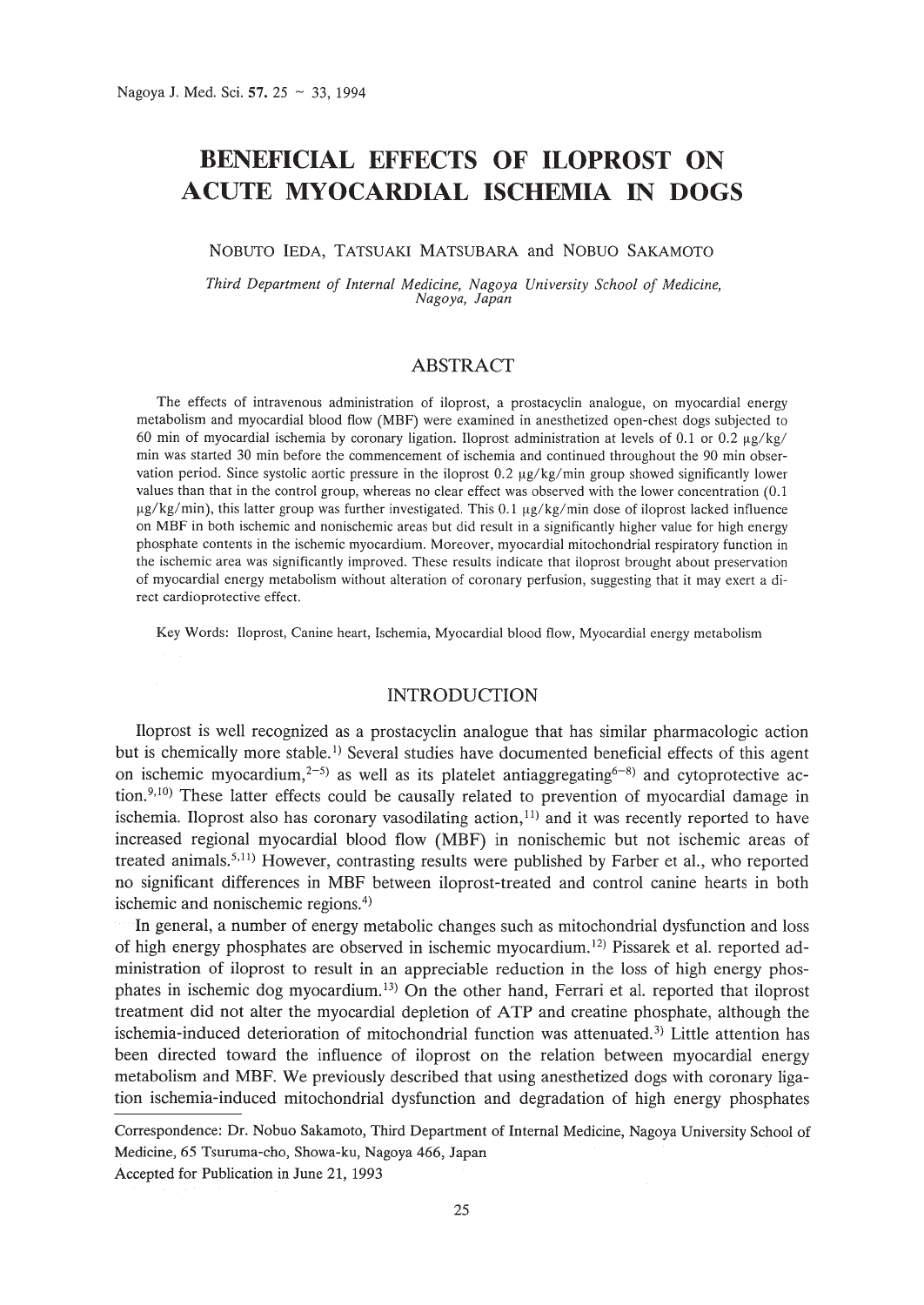depended on the degree of decrease in the MBF to the area involved. The purpose of the present study was to assess the effects of iloprost on metabolic and blood flow parameters to clarify the mechanism underlying its protection against myocardial dysfunction under ischemia.

# MATERIALS AND METHODS

#### *Animal preparation*

Adult mongrel dogs of both sexes, weighing 7 to 13 kg, were used in the investigation. They were anesthetized by intraperitoneal administration of 50 mg/kg of pentobarbital, endotracheal intubation was performed, and their lungs were ventilated with room air. Aortic blood pressure was monitored through a polyethylene catheter passed retrograde from the femoral artery. The chest was opened with a fourth intercostal incision, and the heart was suspended in a pericardial cradle. The left anterior descending coronary artery (LAD) was dissected free, immediately distal to the first diagonal branch for ligation (Fig. 1).



Fig. 1. Schematic diagram of the main coronary arteries in the canine heart. The site of ligation, immediately distal to the first diagonal branch, is indicated by an arrow, and a hoop hatching shows the ischemic area. Platinum electrodes, labeled I to V, were inserted into the left ventricular wall for measurement of regional myocardial blood flow. Tissue samples were subsequently taken from the sites of electrode insertion for the determination of ATP and creatine phosphate. Myocardial mitochondria were sampled from the dotted ischemic and nonischemic areas. LAD: left anterior descending coronary artery, LCX: left circumflex coronary artery.

## *Experimental protocol*

Dogs were subjected to 60 min of myocardial ischemia by LAD ligation using a silk suture. Iloprost (donated by Eisai Co., Ltd., Tokyo) was dissolved in physiological saline. Doses of 0.1  $(n=8)$  or 0.2 (n=8)  $\mu$ g/kg/min were infused into the right femoral vein. Iloprost administration was started 30 min before the onset of ischemia and the infusion was continued throughout the 90 min observation period. Control animals (n=5) received vehicle at the same infusion rate. After the administration of 0.1 and 0.2  $\mu$ g/kg/min, one of eight and four of eight dogs,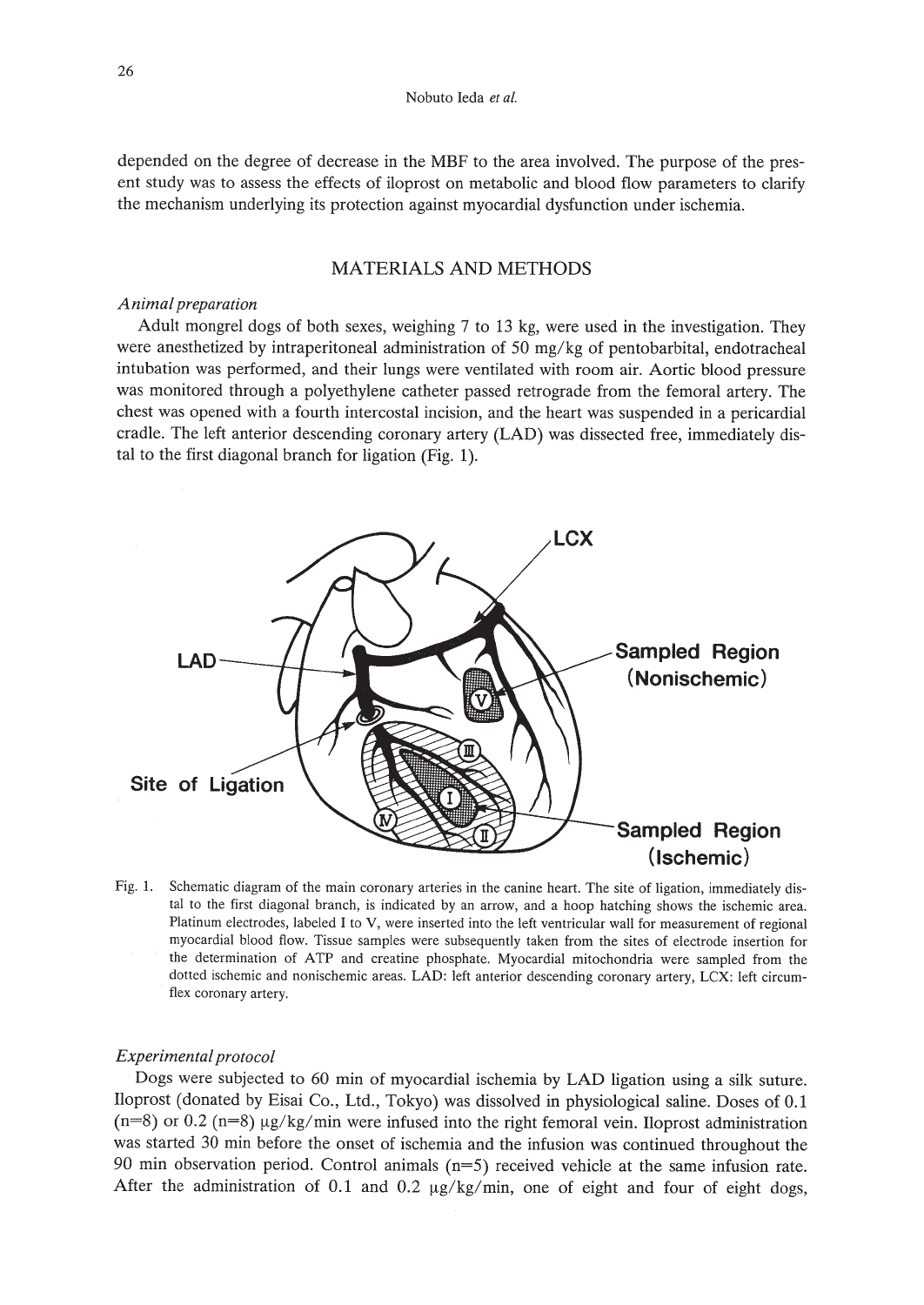

Fig. 2. Effects of intravenous administration of iloprost (control, n=5; 0.1 µg/kg/min, n=7; 0.2 µg/kg/min, n=4) on aortic pressure (AoP), heart rate (HR) and pressure rate product (PRP). Graphs show mean  $\pm$ SE values.

\* $p$ <0.05, \*\* $p$ <0.01 as compared with respective control values.

respectively, died and these were excluded from the data analysis. There were no significant differences in systolic aortic pressure between iloprost  $0.1 \mu g/kg/min$  and control groups, whereas in the iloprost  $0.2 \mu g/kg/min$  group significantly lower values were found (Fig. 2). Therefore, the  $0.1 \mu g/kg/min$  dose was chosen for further investigation.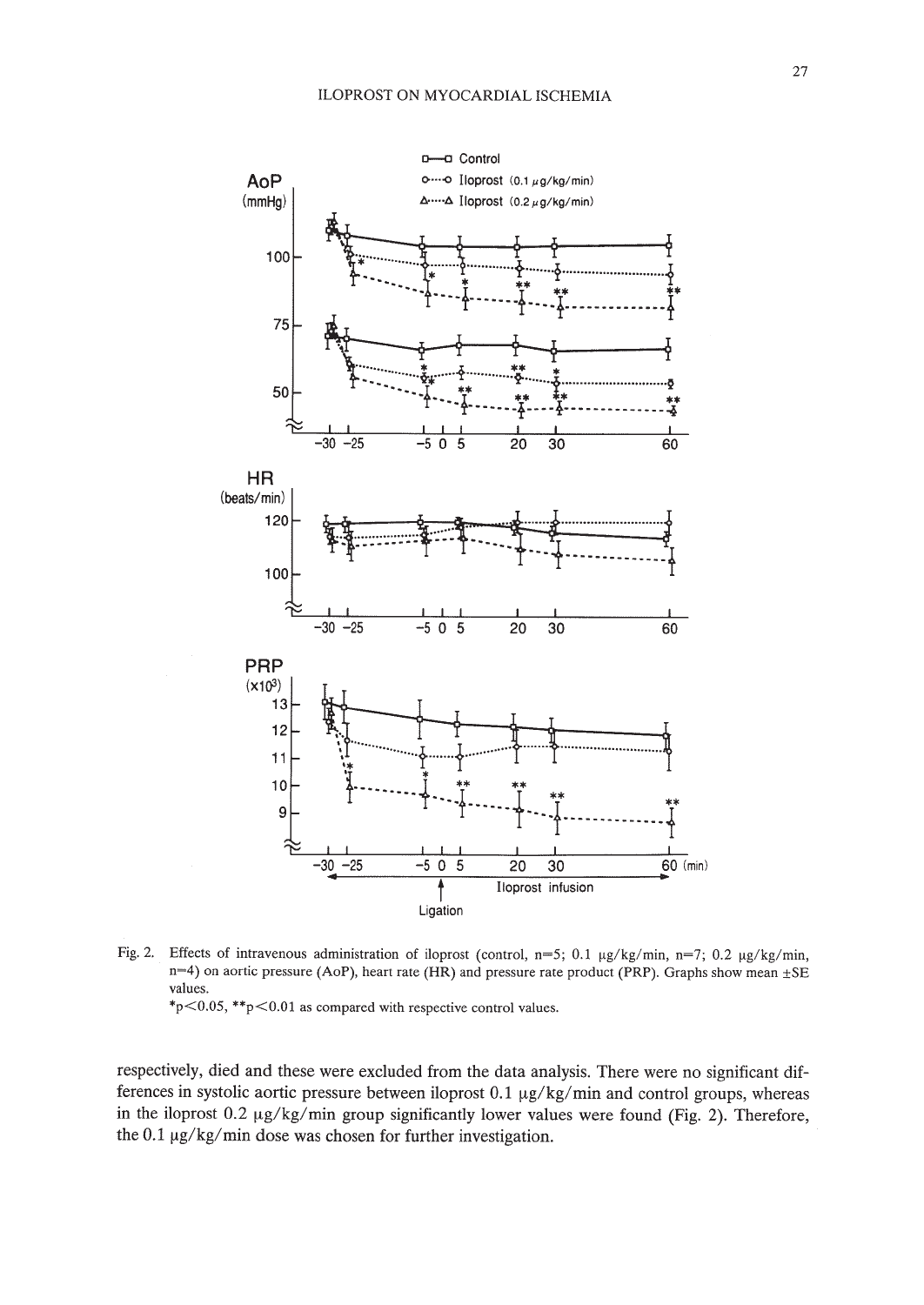#### Nobuto Ieda *et* at.

In the second study, twenty dogs were divided into two groups: one group was given an infusion of iloprost at the dose of 0.1  $\mu$ g/kg/min (iloprost group); the other received the vehicle alone (control group). MBF values were measured before and 5, 20, 30 and 60 min after ligation. After 60 min of LAD occlusion, myocardial specimens were taken from various areas where MBF values were measured, for determination of tissue ATP and creatine phosphate (CP) and mitochondrial isolation.

#### *MBF measurements*

MBF was measured by polarographic recording of hydrogen desaturation with platinum electrodes as described by Aukland et al.<sup>16)</sup> Wire-type platinum electrodes, 0.08 mm in diameter, were introduced into various heart muscle sites (shown in Fig. 1) and fixed into the left ventricular wall in the middle of the ischemic area (I), the border at the visible ischemic edge (II, III, IV), and the nonischemic area (V). The electrodes were connected to a tissue rheometer (UH Meter PHG 201, Unique Medical Co., Ltd., Tokyo) and the hydrogen gas method was followed. Inhaled gas was changed from room air to a gas mixture containing about 8% hydrogen, and after 3 min, the gas was switched back to room air, and the hydrogen in the myocardium was washed out. The MBF was calculated by the formula based on Kety's approach to bloodtissue exchange of inert gases. $17$ 

#### *High energy phosphate determinations*

Sixty min after LAD ligation, specimens of cardiac muscles corresponding to the respective sites of electrode implantation were collected in about one sec, using a biopsy drill with a diameter of 3 mm,18) and rapidly frozen in liquid nitrogen. The myocardial middle layer was used as a sample for determination of tissue ATP and CP. Each frozen myocardial tissue sample was weighed and homogenized with the addition of 2.5 ml of 7% perchloric acid per 100 mg tissue at  $0^{\circ}$ C. After deproteinization, tris buffer containing  $4N-KOH$  was added to the homogenate to neutralize the perchloric acid, and the sample was centrifuged at 3000 rpm for 10 min. The ATP and CP contents were determined by a modification of McElroy-Strehler's firefly luminescence method using a firefly lantern extract (FLE 50, Sigma Chemical Co., St. Louis, MO.).19,20) The measurements were made with a bioluminescence reader (Model BLR-101 C, Aloka Co., Tokyo).

## *Mitochondrial function determinations*

Sixty min after LAD ligation, cardiac muscles of the ischemic area (I) and nonischemic area (V) conforming to the regions of MBF determination, were sampled, and the mitochondria were isolated using alkaline protease according to Hatefi's method.<sup>21)</sup> The mitochondrial sample  $(0.3)$ ml) was added to 2.8 ml of mannitol reaction solution (0.3 M mannitol, 10 mM potassium phosphate, 2.5 mM magnesium chloride, 10 mM potassium chloride, 0.25 mM EDTA), and 0.1 ml of succinic acid  $(0.2 M)$  as the substrate and  $0.05$  ml of ADP  $(0.01 M)$  was added. The respiratory activity of mitochondria was assessed using a bioxygraph (Sensonix Japan Co.). Its respiratory control index (RCI) was calculated.

## *Statistical analysis*

The results presented are mean±SE values. Statistical analysis was carried out using Student's *t* test. The probability was considered significant if less than 0.05.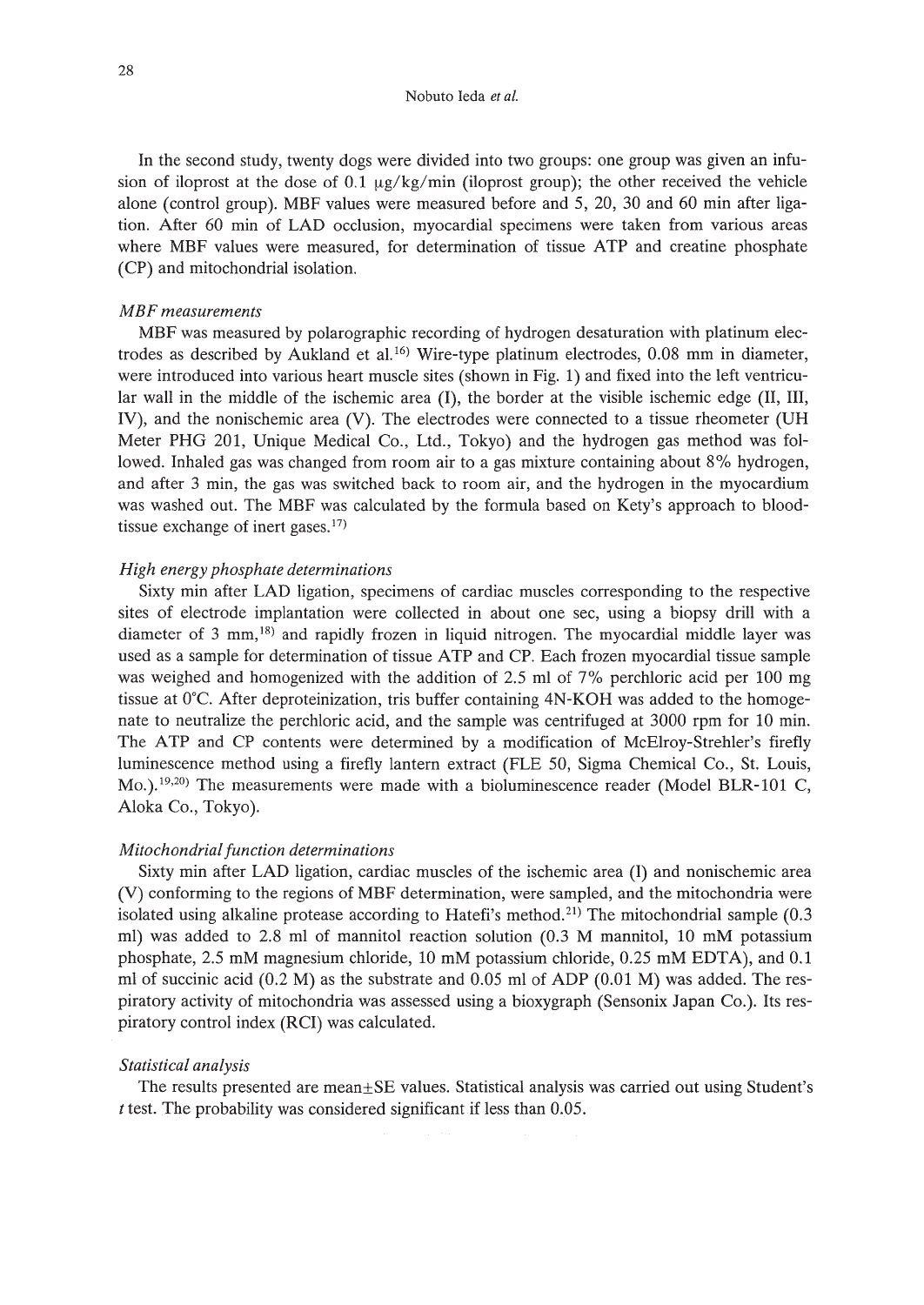#### ILOPROST ON MYOCARDIAL ISCHEMIA

#### **RESULTS**

# Hemodynamics

Systolic aortic pressure in the iloprost  $0.2 \mu g/kg/min$  group was found to be significantly depressed as compared with the control group values (Fig. 2). Systolic aortic pressure in the iloprost 0.1  $\mu$ g/kg/min group showed a tendency to decrease, but the reduction was not significant at any time point. Diastolic blood pressure was significantly lower with both 0.2 and 0.1  $\mu$ g/kg/ min doses of iloprost. There were no significant differences in heart rate between the three groups throughout the experiment, and no significant changes due to LAD ligation were observed in aortic pressure and heart rate.

#### Regional myocardial blood flow

The degree of decrease in MBS in the ischemic  $(I)$ , border  $(II, III, IV)$  and nonischemic  $(V)$ areas is not always uniform.<sup>14,15)</sup> The MBF of the middle layer of the left ventricular wall in sham-operated animals was  $103\pm 22$  ml/min/l00g, and taking the mean-2SD of this value as the lower limit of normal, values of 60 and above were regarded as nonischemic areas. The severely ischemic area was the region of the myocardium with MBF values of less than 20, the moderately ischemic area had MBF values of 20 to 40, and the mildly ischemic area had MBF values of 40 to 60.

Fig. 3 shows the time-course changes in MBF divided into four subgroups according to the MBF level at 5 min after ligation. No significant differences between the iloprost and control animals were observed within subgroups.



Fig. 3. Effects of intravenous administration of iloprost (0.1 µg/kg/min) on regional myocardial blood flow (MBF) in four subgroups divided according to the level of MBF at 5 min after coronary ligation (different subgroup for each increment of MBF of 20 ml/min/100g). Graphs show mean $\pm$ SE values.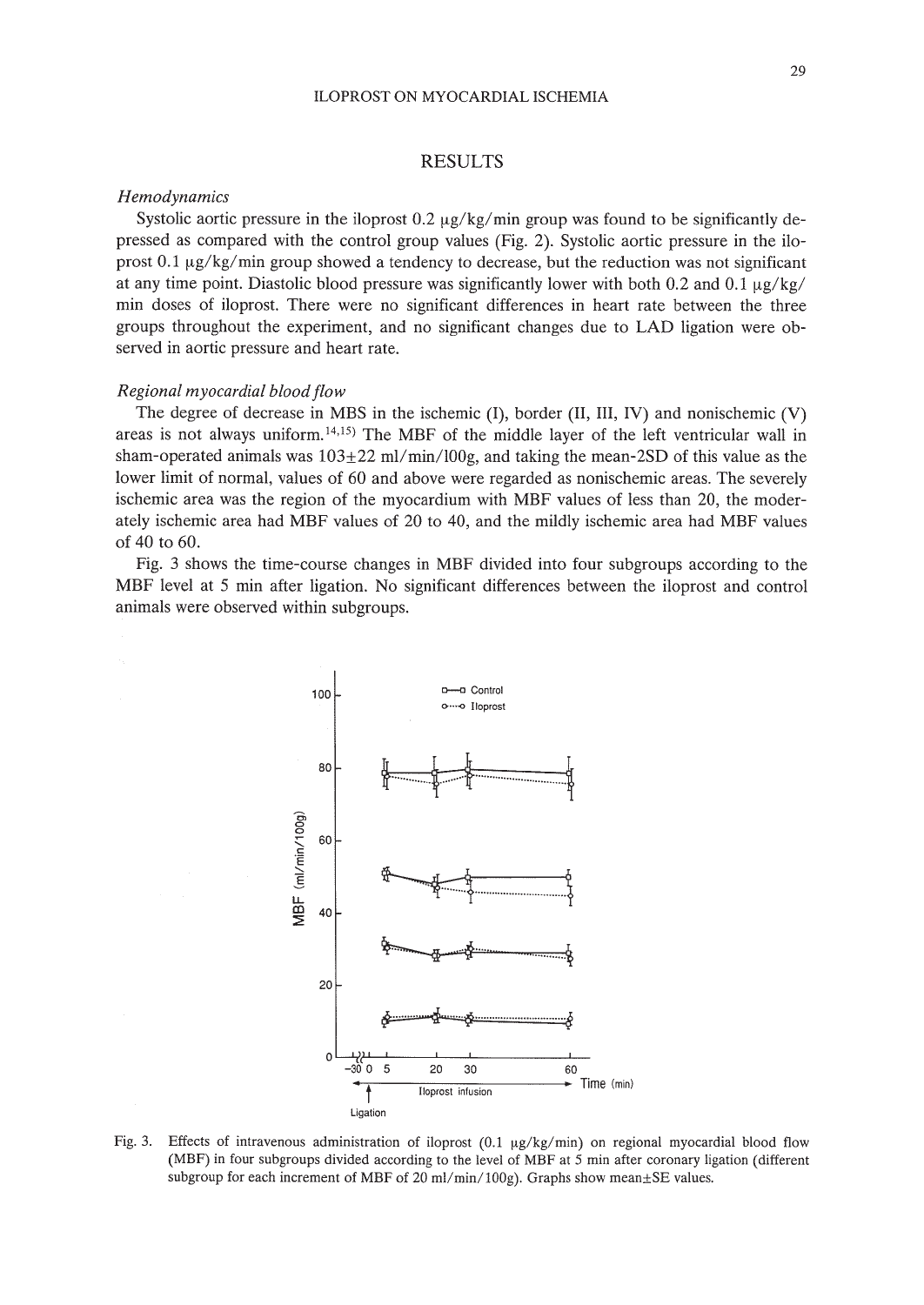

Fig. 4. Effects of intravenous administration of iloprost  $(0.1 \mu g/kg/min)$  on myocardial contents of high energy phosphates. Histograms show mean  $\pm$  SE contents of ATP and creatine phosphate (CP) 60 min after coronary ligation in various areas of canine myocardium divided into four subgroups.  $*p<0.05$ 

# *Myocardial high energy phosphates*

Fig. 4 illustrates ATP and CP contents 60 min after ligation, in various myocardial areas divided into the four subgroups according to the level of MBF at 5 min after ligation. ATP concentration in the severely ischemic area showed a tendency to increase in the iloprost group. The moderately ischemic area demonstrated a significantly higher ATP value in the iloprost group  $(2.82\pm0.17)$  as compared with that in the control group  $(2.32\pm0.23)$ . CP levels in both the severely and moderately ischemic areas exhibited a significant increase in the iloprost group as compared with those in the control group.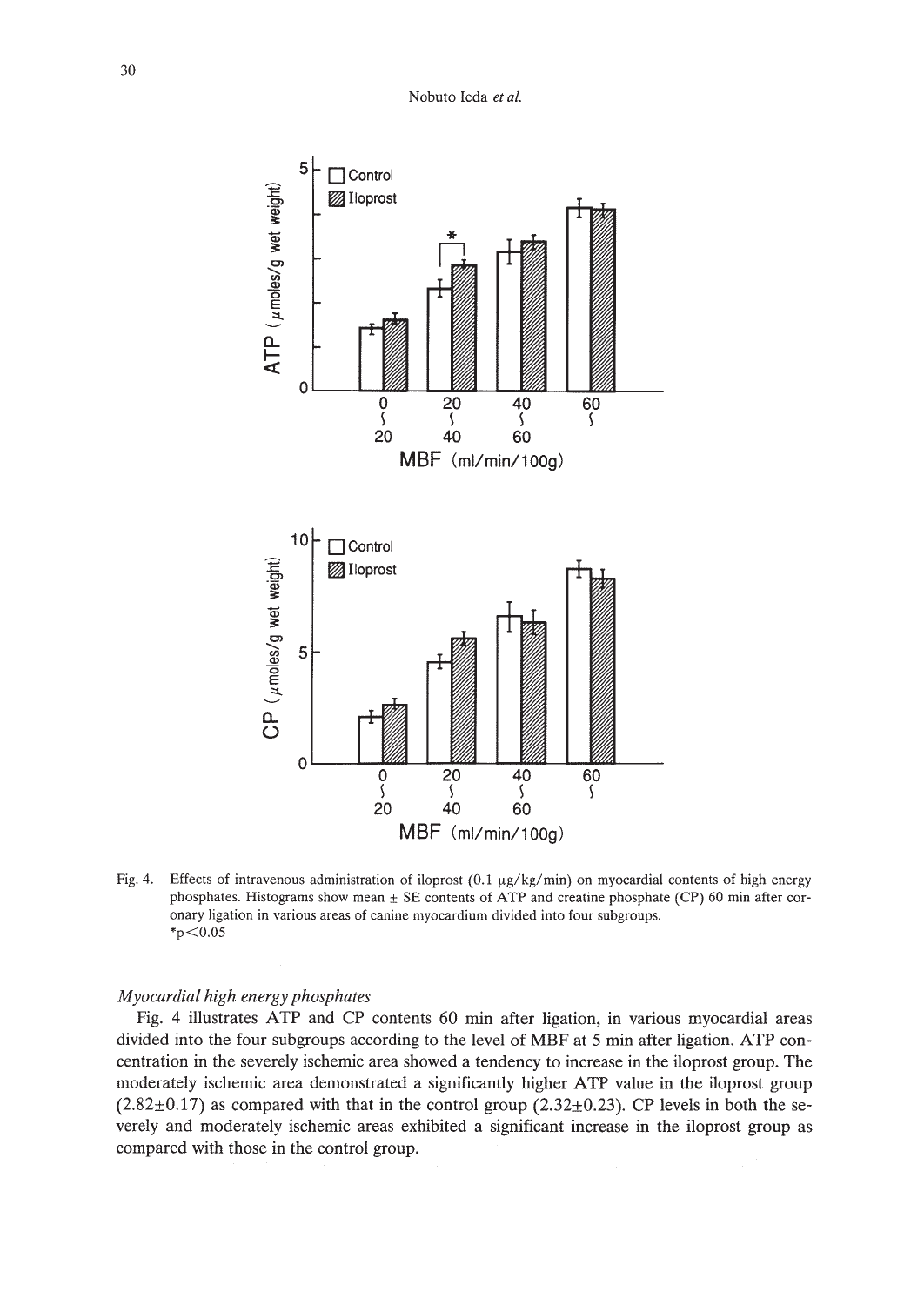| Respiratory Control Index |                 |                   |  |
|---------------------------|-----------------|-------------------|--|
|                           | Control         | Iloprost          |  |
| Nonischemic               | 4.45±0.20       | $4.38 \pm 0.19$   |  |
| Ischemic                  | $1.59 \pm 0.08$ | $2.18 \pm 0.13**$ |  |

Table 1. Respiratory Function of Mitochondria Isolated from Nonischemic and Ischemic Areas.

Data are mean±SE values for ten hearts.

 $*p<0.01$ . Significantly increased as compared with the control group ischemic area.

## *MitochondriaL respiratory junction*

The RCIs in the ischemic areas of the iloprost group showed significantly higher values as compared with those of the control group. In contrast, there was no significant difference for nonischemic tissues (Table 1).

#### DISCUSSION

In the present study, the prostacyclin analogue, iloprost, was demonstrated to ameliorate the deterioration of energy metabolism in ischemic myocardium without affecting MBF.

Lefer et al. made the original suggestion that prostacyclin could possibly exert beneficial effects on ischemic myocardium.<sup>22)</sup> However, utilization of prostacyclin is limited by its chemical instability and therefore attention has lately been focused on analogues that are characterized by a greater stability in aqueous solutions. Among these, iloprost has been proposed as particularly effective for protecting ischemic myocardium. $2-5$ )

There are a variety of metabolic alterations in the ischemic myocardium such as loss of high energy phosphates, disturbance of mitochondrial function and structure, and abnormal accumulation of metabolites. 12,14,15,23) Therefore, it seems that the following are conceivably involved in the mechanisms of maintenance of myocardial viability by iloprost: (1) increased blood flow to the ischemic myocardium, (2) decreased myocardial oxygen consumption resulting from a depression in the pressure-rate product, and (3) direct effects on cardiac energy metabolism.

Iloprost may act as a potent vasodilator<sup>1,24</sup>) and has been reported to produce dose-dependent decrease in blood pressure.<sup>1,25</sup>) Indeed, in the present study, systolic aortic pressure in dogs receiving iloprost at  $0.2 \mu g/kg/min$  was significantly depressed. However, there was no significant difference in this parameter between the iloprost  $0.1 \mu g/kg/min$  and the control groups and, as a result, the pressure-rate product was similar in the two groups. This is in line with earlier reports.<sup>5,11)</sup> No increase in MBF in ischemic areas was observed<sup>4,5,11</sup>) despite a coronary vasodilating action of iloprost.<sup>1)</sup> Similar results were found in the present study in both ischemic and nonischemic areas. Thus iloprost did not affect the MBF.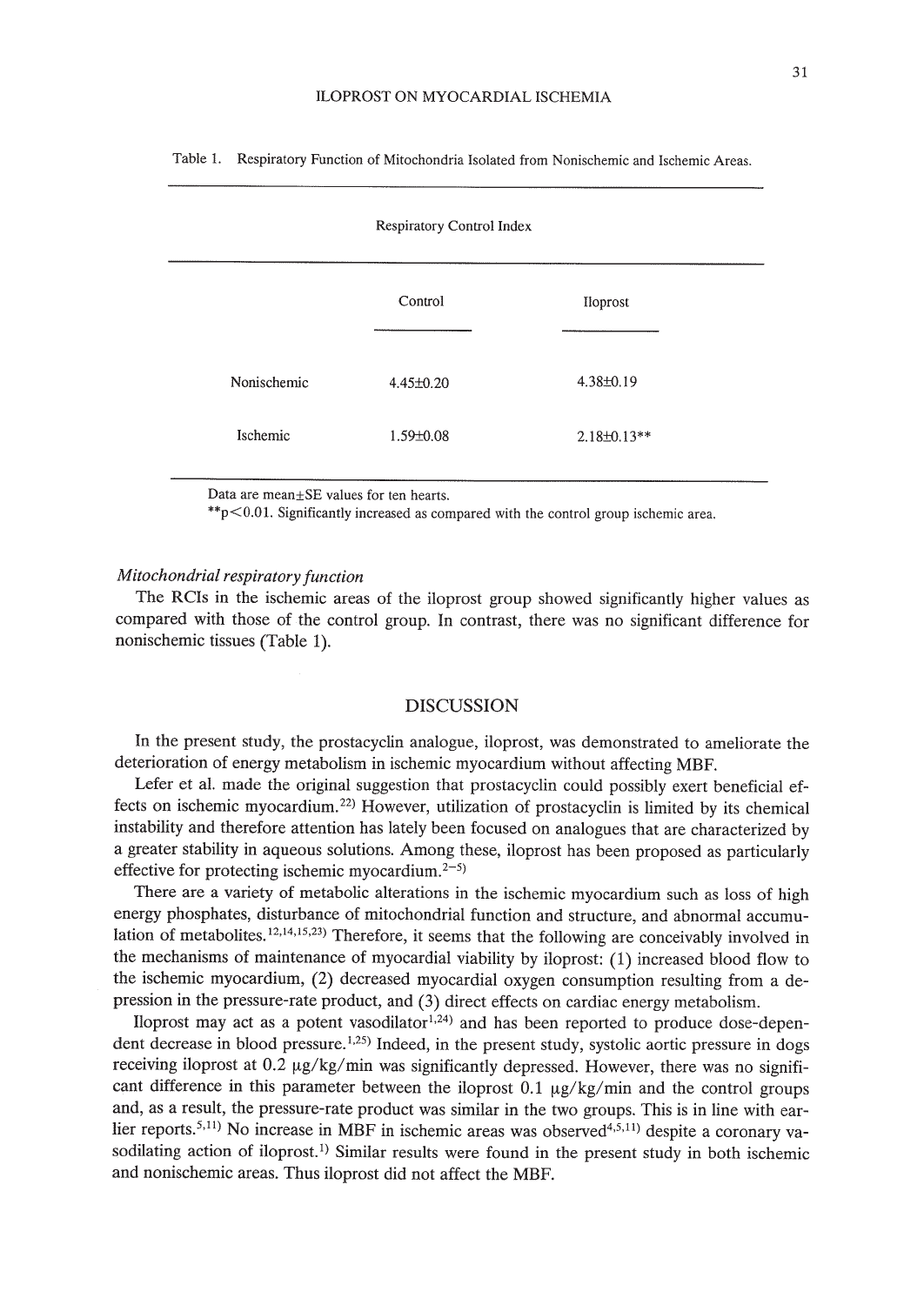#### Nobuto Ieda *et al.*

In the present investigation, determination of high energy phosphate contents in canine myocardium corresponding to the sites of MBF measurement demonstrated clear improvement in both ATP concentration in moderately ischemic areas and CP concentration in severely and moderately ischemic areas. Moreover, iloprost preserved mitochondrial respiratory function in ischemic myocardium. These beneficial effects may depend on decreased blood pressure. However, a number of studies have reported that changes in myocardial oxygen demand appeared to play only a minor role in the cardioprotective effects of iloprost.<sup>3,4,10</sup>) While there is some controversy concerning the influence of iloprost on energy metabolism in this situation, $3,13$ ) our results do suggest that this aspect is relevant to its cardioprotective effects in acute ischemia.

Since the potential involvement of iloprost has drawn much attention, mechanistic aspects have been extensively studied. Activation of platelets and formation of aggregates in obstructed coronary vessels might considerably decrease the coronary perfusion to the ischemic area, and iloprost, in a dose-dependent fashion, inhibits both the primary and secondary wave of ADP-induced platelet aggregation in man.<sup> $6,8$ </sup> On the other hand, another chemically stable carbacyclin analogue demonstrates considerable cardioprotective activity in acute myocardial ischemia of the cat that can be explained by factors other than antiplatelet effects or improvement of regional perfusion to the damaged myocardium. 26) Smith et al. suggested that iloprost preserves biochemical and functional myocardial integrity in ischemic rabbit hearts by a membrane stabilizing mechanism.<sup>9)</sup> Furthermore, the agent exerts a definite cytoprotective effect due to its membrane sparing action by prevention of ischemia-induced loss of phospholipids.<sup>10)</sup> Another possibility involves reduced peroxide formation. Thiemermann et al. described that iloprost attenuated loss of superoxide dismutase-specific activity in cat hearts subjected to coronary occlusion and reperfusion, suggesting an effect on polymorphonuclear cells.<sup>27)</sup>

In conclusion, intravenous infusion of iloprost brought about preservation of myocardial energy metabolism without altering MBF in ischemic myocardium. Our findings indicate that iloprost therapy of acute myocardial ischemia may have potential clinical application.

# ACKNOWLEDGEMENTS

The authors thank Miss Yoshie Mano for her excellent secretarial assistance.

#### REFERENCES

- 1) Schr6r, K., Darius, H., Matzky, R. and Ohlendorf, R.: The antiplatelet and cardiovascular actions of a new carbacyclin derivative (ZK 36374)-equipotent to PGI2 in vitro. *Naunyn-Schmiedeberg's Arch. Pharmacal.,* 316,252-255 (1981).
- 2) Coker, SJ. and Parratt, J.R.: Prostacyclin-antiarrhythmic or arrhythmogenic? Comparison of the effects of intravenous and intracoronary prostacyclin and ZK 36374 during coronary artery occlusion and reperfusion in anaesthetised greyhounds. J. *Cardiovasc. Pharmacal.,* 5, 557-567 (1983).
- 3) Ferrari, R., Cargnoni, A., Ceconi, c., Curello, S., Belloli, S., Albertini, A. and Visioli, 0.: Protective effect of a prostacyclin-mimetic on the ischaemic-reperfused rabbit myocardium. J. *Mal. Cell. Cardial., 20,* 1095-1106 (1988).
- 4) Farber, N.E., Pieper, G.M., Thomas, J.P. and Gross, G.J.: Beneficial effects of iloprost in the stunned canine myocardium. *Cire. Res.,* 62, 204-215 (1988).
- 5) Chiariello, M., Golino, P., Cappelli-Bigazzi, M., Ambrosio, G., Tritto, 1. and Salvatore, M.: Reduction in infarct size by the prostacyclin analogue iloprost (ZK 36374) after experimental coronary artery occlusionreperfusion. *Am. Heart* J., 115,499-504 (1988).